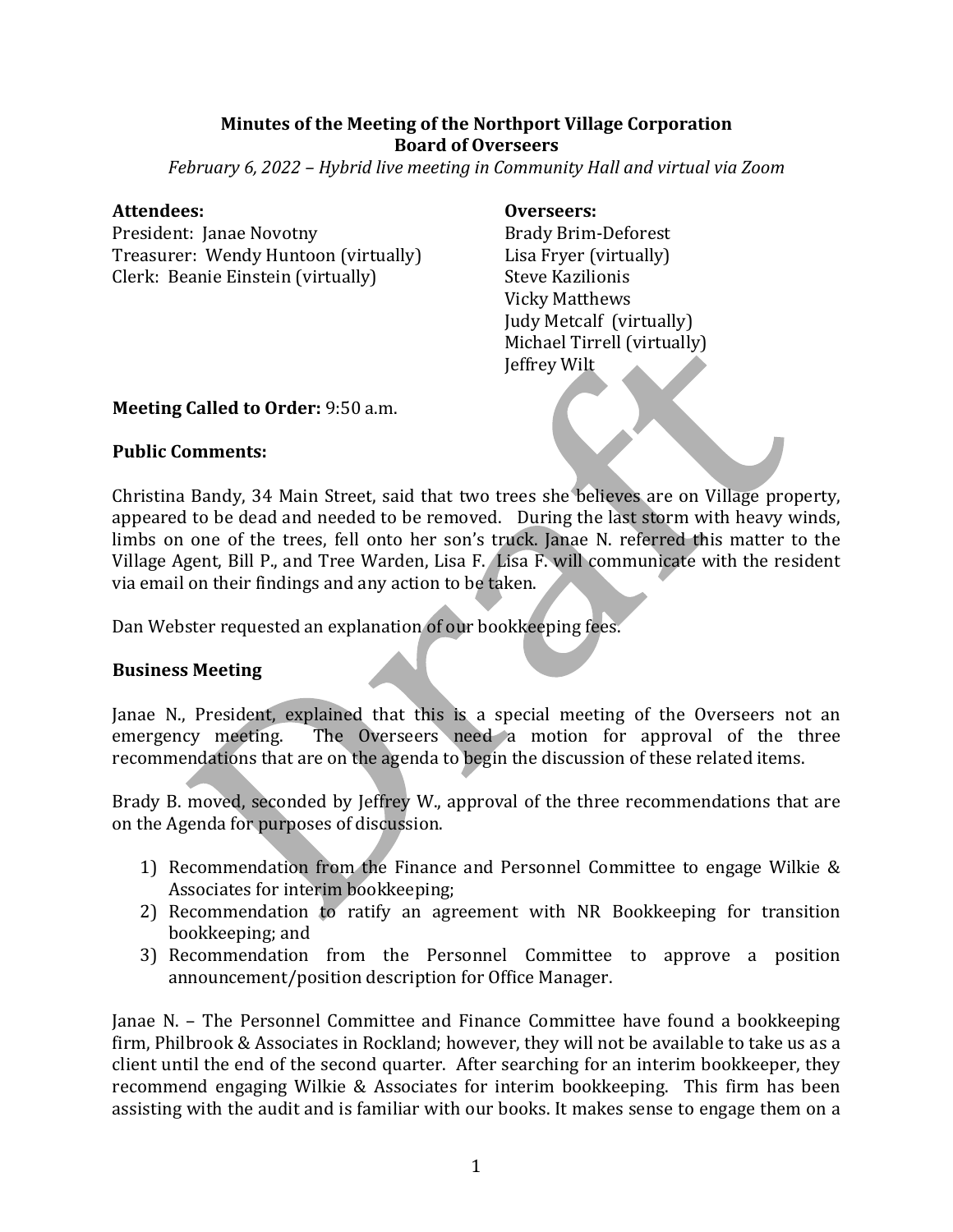limited basis until we can transition everything to the new bookkeeping firm. This is also tied into the recommendation for the Office Manager position. The Committees felt that the Officer Manager would be able to handle many of the duties of the previous Finance Manager position for less money and with better efficiency.

The NVC has signed and a new agreement with Nina Richard, NR Bookkeeping Services, for transition bookkeeping, subject to the Overseers' ratification. This Agreement was signed, as there was a project that needed to be completed prior to a tax deadline. Nina R. is working with Wendy H. on transition work. Nina R. terminated her relationship with the NVC in part because her firm did not have the capacity to do everything that the NVC required within our time schedule.

Jeffrey W. - Nina R. had given NVC two months notice and during that time the Finance & Personnel Committees have spent the last two months trying to find firms that could step in to help us with interim bookkeeping. There were not any other options for consideration, which is why they are recommending Wilkie & Associates at the hourly rate they charge of \$150.00.

Steve K.  $-$  Inquired about the agreement with NR Bookkeeping and access to QuickBooks on line. 

Wendy H. - These files can easily be migrated to NVC for our subscription. We are waiting for input from Philbrook & Associates about what they would like to do from a QuickBooks standpoint. 

. 

Steve K. had several questions regarding the job description for the part-time Office Manager position. Discussion ensued regarding eligibility for benefits, weekend work, attendance at Overseers' meeting and assisting with Budget Workshops, assisting with preparation of the annual audit, etc.

Janae N.  $\epsilon$  She will amend the job description to say "periodic weekend work to attend budget workshops and monthly Sunday Overseers meetings."

Steve K. – Wanted clarification regarding the Office Manager position description regarding "signing" invoices.

Janae N. - The phrase "signing" of invoices will be changed to "approving invoices."

Steve K. suggested that the Overseers validate the budget for this position by looking at past history and hours required with a previous Office Manager.

Judy M. – Due to the critical nature and need to fill this position, the Committees did not have the time to look at the past. The Committees have been optimistic in their numbers and trying their best to deal with this difficult situation in the next several months.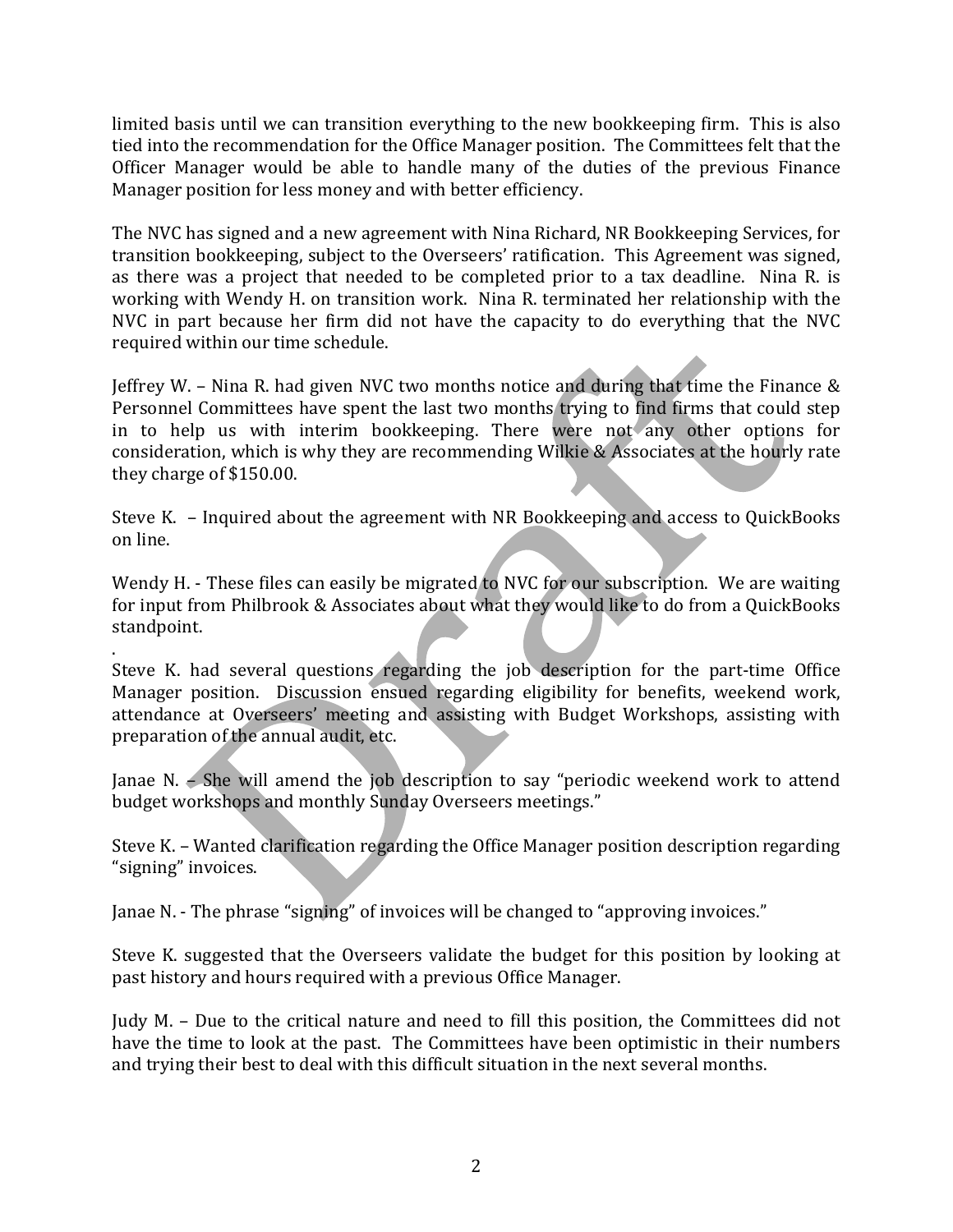Brady B. – Asked whether the Utility Trustees need to approve the increase in their portion of the Budget.

Judy M. - The Utility Trustees will need to approve these recommendations and "jump on board" as there are no other options at this time.

Jeffrey W. - The Utility Committee meeting will be next Friday and it will be on the Agenda for approval prior to the Overseers meeting on Sunday.

Janae N. asked for any further comments prior to a vote on the three recommendations. There were none.

Judy M. made a motion, seconded by Jeffrey W., to approve the recommendations of the Personnel and Finance Committee to engage Wilkie & Associates for interim bookkeeping and authorize the Officers to sign the letter of engagement.

Voted - Unanimously passed.

To approve the recommendation to ratify the agreement with NR Bookkeeping Services for transition bookkeeping.

Voted - Unanimously passed.

To approve the recommendation by the Personnel Committee to approve position announcement/description for Office Manager as amended during the Overseers discussion.

Voted – Unanimously passed.

Wendy H., Treasurer, wanted to publicly thank Janae N., President, for all the hours and work she has put in as NVC is going through this transition. She thanked her for her efforts and dedication in helping the Committees move this forward and being in the office on a regular basis and paying attention to what is transpiring and working with our current employees.

Hearing no further Overseer concerns or public comments, Janae N. asked for a motion to enter into Executive Session.

Judy M. made a motion, seconded by Jeffrey W., that the Overseers go into Executive Session for personnel matters pursuant to Title 1, Maine Revised Statutes Annotated Sections 405, Subsection 6A (M.R.S.A.  $\sim$  405(6)(A).

Executive Session: 9:40 a.m.

Overseers returned from Executive Session at approximately 9:55 a.m.